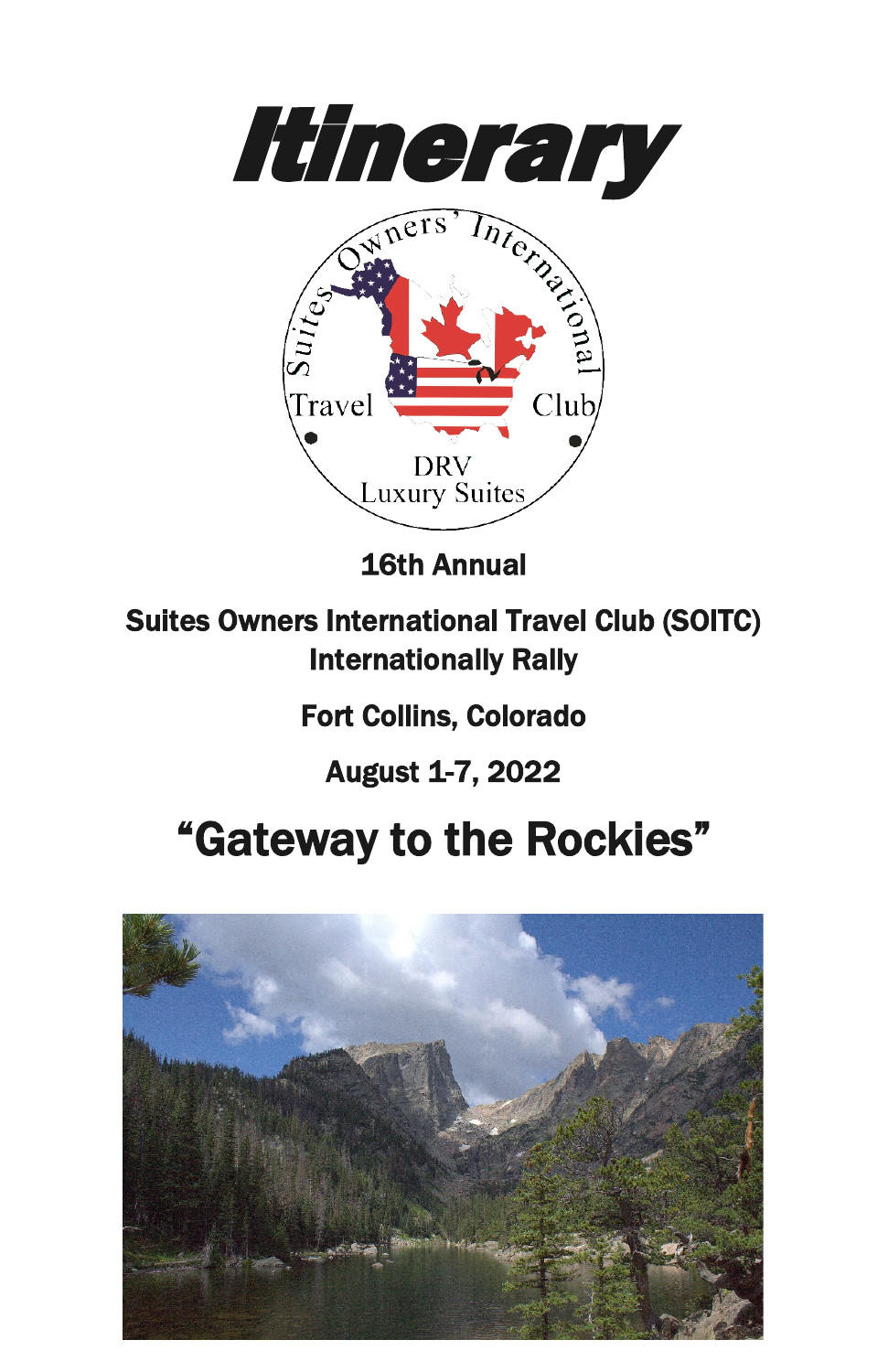## All Seminars and Meals are in KOA Clubhouse

#### Monday, August 1

| $12:00 \text{pm} - 4:00 \text{pm}$ | <b>Rally Registration</b>               |
|------------------------------------|-----------------------------------------|
| 2:00pm - 3:30pm                    | <b>SOITC Board of Directors Meeting</b> |
| $4:00$ pm - $4:30$ pm              | 1st Timer / New SOITC Member's Welcome  |
| $4:30pm - 5:00pm$                  | <b>SOITC Member Welcome</b>             |
| $5:00 \text{pm} - 7:00 \text{pm}$  | <b>Catered Buffet Dinner</b>            |

#### Tuesday, August 2

| 7:30am - 9:00am         | <b>Continental Breakfast / Socializing</b>        |                      |
|-------------------------|---------------------------------------------------|----------------------|
| $9:00$ am - 10:00am     | <b>RV Weigh &amp; Tire Safety</b>                 | <b>Bill Forbes</b>   |
| $10:15$ pm - $11:15$ pm | The Mobile RV Tech                                | Aaron Jones          |
|                         | "Proteng Fire Suppression" & "Micro Air Products" |                      |
| $11:15am - 12:15pm$     | <b>Nomad Detailer</b>                             | Leon Kirby           |
| $12:15$ pm - 1:30pm     | Lunch ON YOUR OWN                                 |                      |
| $1:30pm - 4:30pm$       | SOITC General Business Meeting - Agenda           | <b>Lowell Briggs</b> |
|                         | <b>Election of Board Members</b>                  |                      |
|                         | Secretary<br>$\bullet$                            |                      |
|                         | <b>Western Regional Director</b><br>$\bullet$     |                      |
|                         | <b>SOITC Regional Meetings, Reports</b>           |                      |
| $5:30pm -$              | <b>Potluck Dinner</b>                             |                      |

Wednesday, August 3<br>7:30am - 9:00am Continental Breakfast / Socializing Activities: **EXEC** Carpool trip to Rocky Mountain National Park **New Belgium Brewery Tours (Fat Tire Beer)** 

 Carpool – Boulder or Denver road trip Lunch ON YOUR OWN

5:00pm - 7:00pm Catered Buffet Dinner

## Thursday, August 4 7:30am - 9:00am Continental Breakfast / Socializing

Activities:

- **EXEC** Carpool trip to Rocky Mountain National Park
- **New Belgium Brewery Tours (Fat Tire Beer)**
- Carpool Cache la Poudre Canyon trip

#### Lunch ON YOUR OWN

5:00pm - 7:00pm Dine ON YOUR OWN with friends in Ft. Collins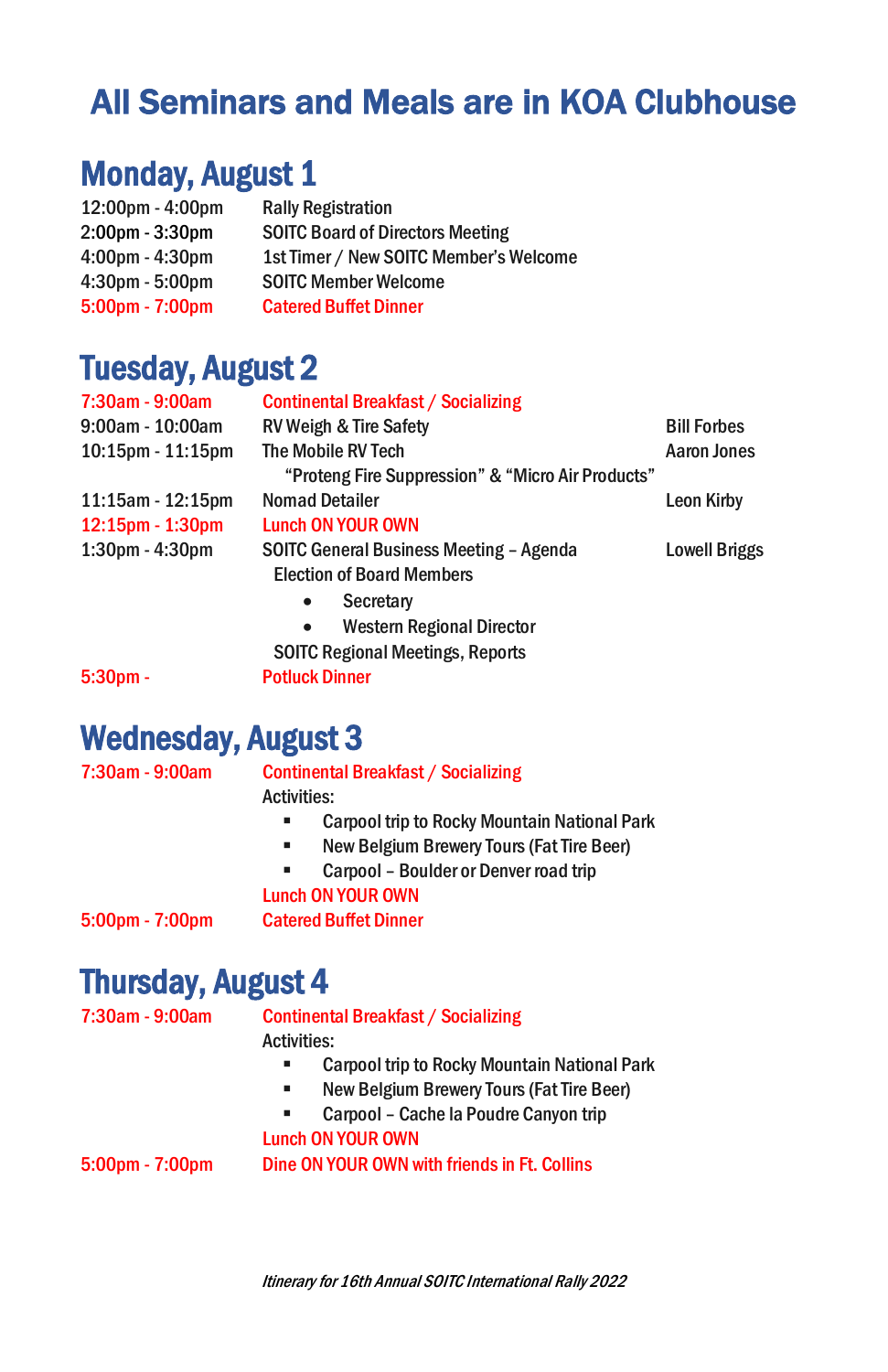## Friday, August 5

| 7:30am - 9:00am   | Continental Breakfast / Socializing |                     |
|-------------------|-------------------------------------|---------------------|
| 10:00am - 11:00am | <b>Dexter Overview</b>              | <b>Randy McMann</b> |
| 11:00am - 12:00pm | <b>MORryde Overview</b>             | <b>Gary Wheeler</b> |
| 12:00pm - 1:00pm  | <b>SkyMed</b>                       | <b>Rob Krajicek</b> |
|                   | <b>Lunch - Courtesy of SkyMed</b>   |                     |
| 1:30pm - 3:30pm   | <b>DRV Presentations</b>            | <b>Shawn James</b>  |
| 3:30pm - 5:00pm   | 50/50 & Silent Auction Drawings     |                     |
| 5:30pm - 6:30pm   | <b>Catered Buffet Dinner</b>        |                     |
| 6:30pm - 9:00pm   | Entertainment:                      | <b>Trip Wire</b>    |
|                   |                                     |                     |

#### Saturday, August 6

| 7:30am - 9:00am                   | <b>Continental Breakfast / Socializing</b> |                     |
|-----------------------------------|--------------------------------------------|---------------------|
| $9:00$ am - 10:30am               | <b>What's Behind the Gray Doors</b>        | <b>Bill Codwise</b> |
| 10:30am - 11:30am                 | <b>SOITC Electronic Assets</b>             | <b>Jody Codwise</b> |
| 12:00 <sub>pm</sub>               | <b>Lunch ON YOUR OWN</b>                   |                     |
| $1:00 \text{pm} - 3:00 \text{pm}$ | <b>RVing Tips &amp; Tricks</b>             | <b>Bill Codwise</b> |
|                                   | <b>Optional Craft track on Saturday</b>    | TBD                 |
|                                   | Dinner ON YOUR OWN                         |                     |

#### Sunday, August 7

| 7:30am - 9:00am | <b>Farewell Continental Breakfast</b>                       |
|-----------------|-------------------------------------------------------------|
|                 | <b>Depart Fort Collins</b>                                  |
| Time TBD        | Hank's Franks hot dog roast in afternoon, for those staying |

#### Our Rally is made better by the support of vendors including:













# **SOITC Rally Contacts**<br>Kirk Inskeep

[vice@suitesowners.com](mailto:vice@suitesowners.com) (937) 594-5804

Bill Schripsema [western@suitesowners.com](mailto:western@suitesowners.com) (650) 483-1932

Itinerary for 16th Annual SOITC International Rally 2022